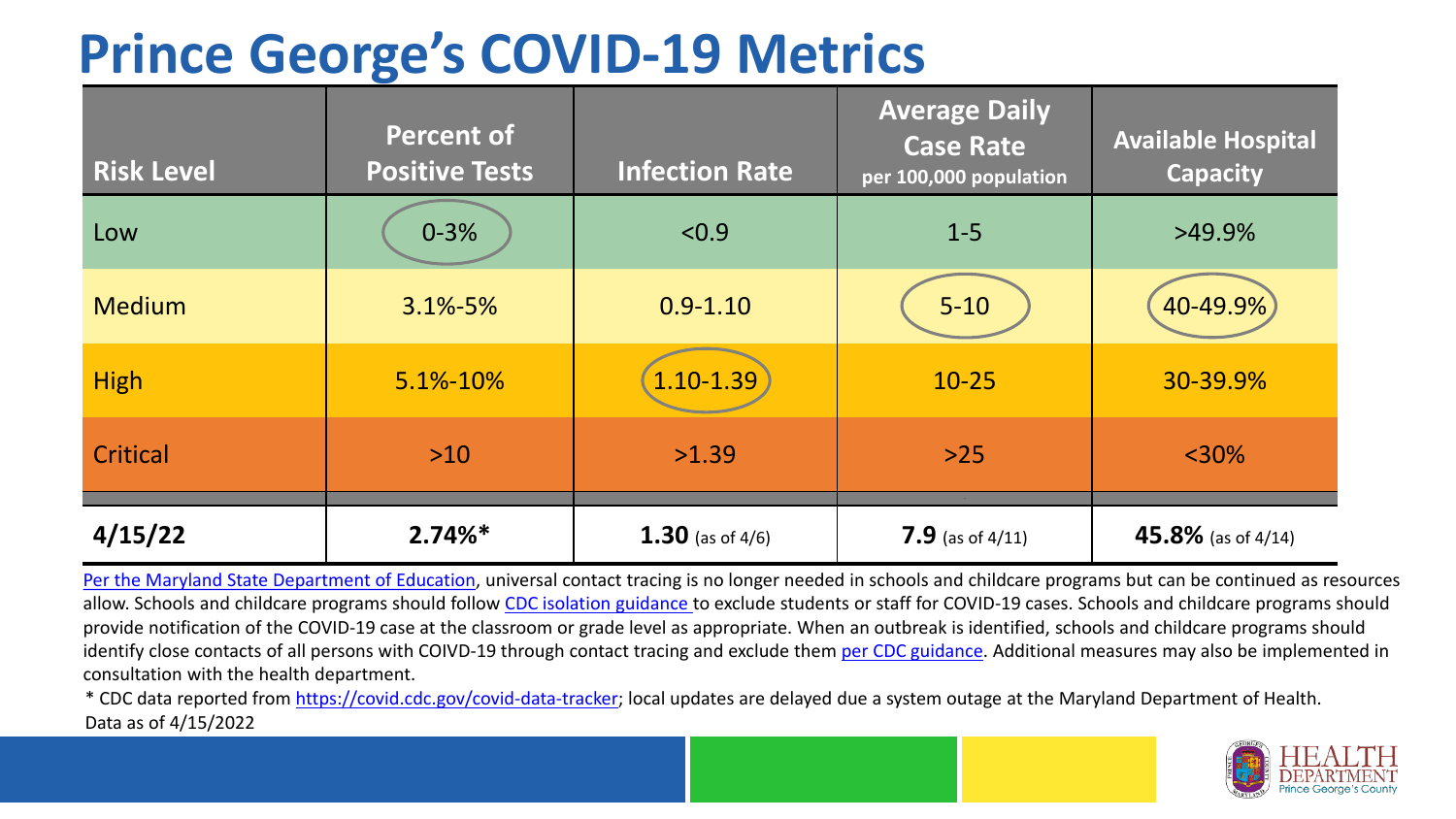# **COVID-19 Community Level and Vaccination**

Per the new [CDC COVID-19 Community Levels](https://www.cdc.gov/coronavirus/2019-ncov/science/community-levels.html#anchor_82254) and the [Maryland State Department of Education, p](https://earlychildhood.marylandpublicschools.org/system/files/filedepot/3/covid_guidance_full_080420.pdf)eople with COVID-19 symptoms, a positive test, or exposure to someone with COVID-19 should follow CDC guidance for isolation and quarantine and wear a mask regardless of the COVID-19 Community Level. According to the CDC, [vaccination](https://www.cdc.gov/coronavirus/2019-ncov/prevent-getting-sick/prevention.html) is considered the leading prevention strategy for those who are eligible.



\*\* Local vaccination data reported as of 4/14/2022

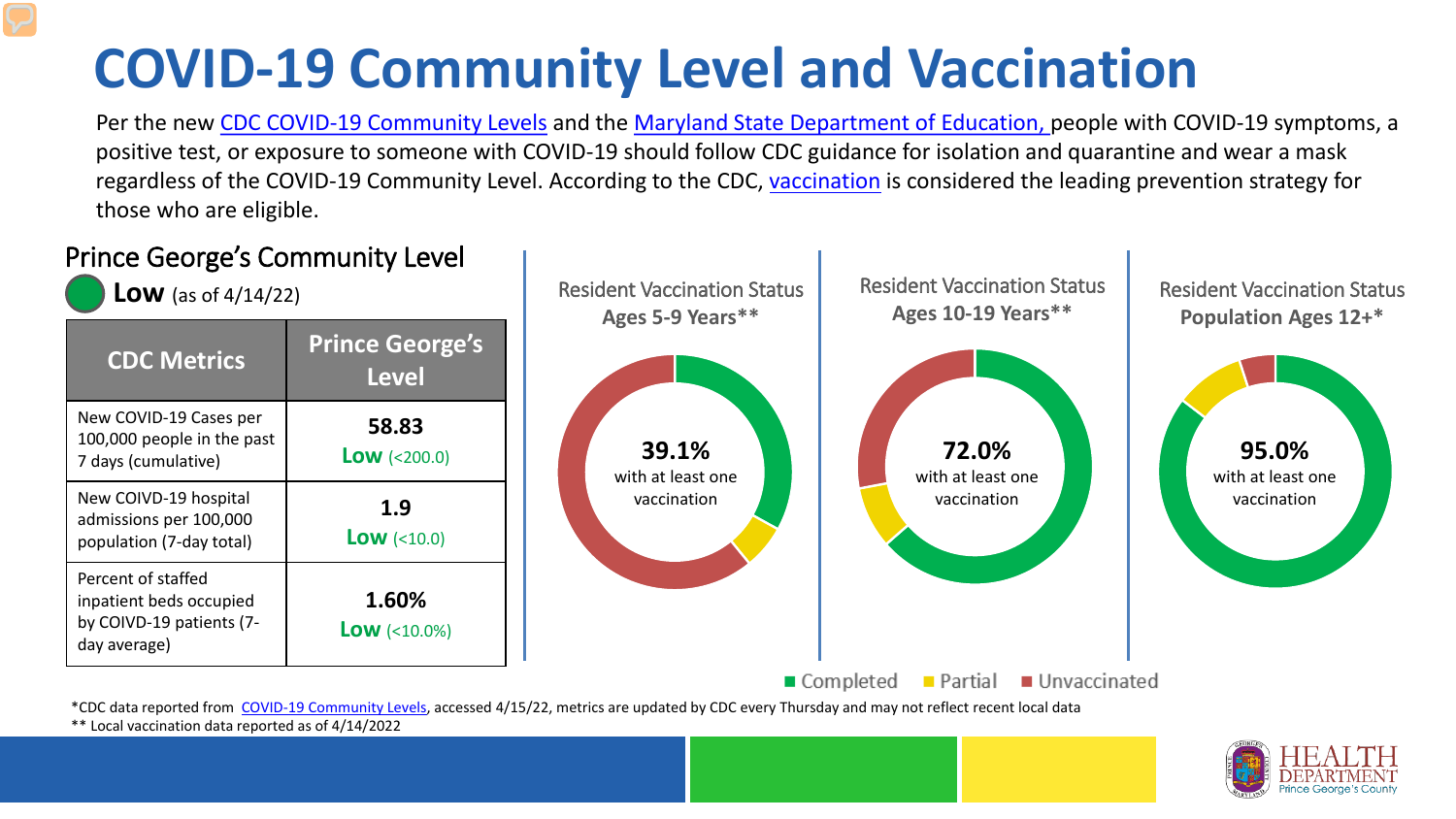### **Infection Rate for Prince George's County**



#### **Estimated by ovidActNow.org**

Accessed 4/15/2022. Each data point is a 14-day weighted average. Presented as the most recent seven days of data as a dashed line, as data is often revised by states several days after reporting.

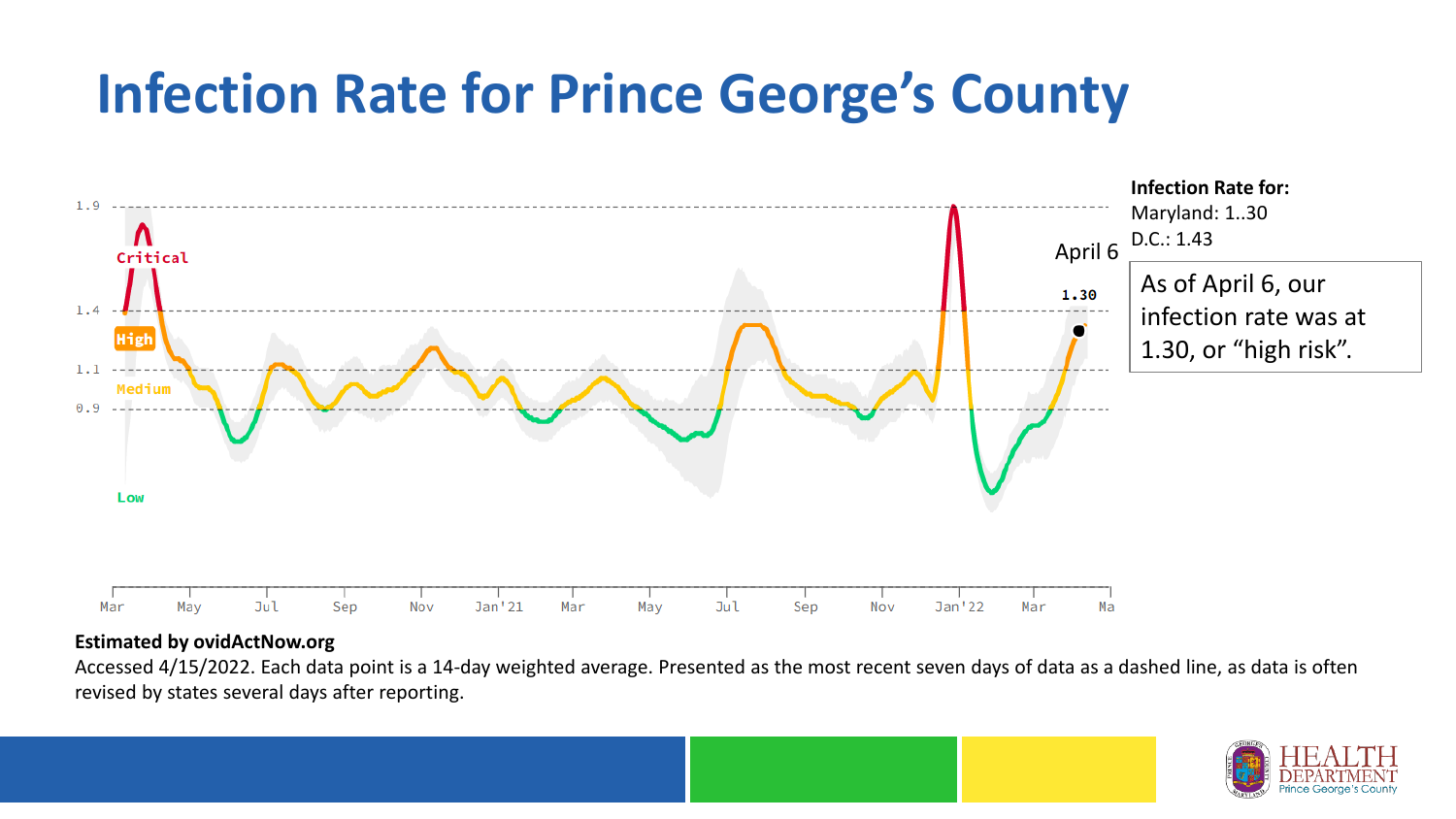### **Average Daily Case Rate** (7-day Average by test date)

**The average daily case rate at the beginning of this week was 7.9 new cases per 100,000 residents.** Our case rate has increased for over three weeks from a low of 2.3 cases per 100,000 residents (3/23).

**Average New COVID-19 Cases Per Day Per 100,000 Residents**



Data as of 4/13/22